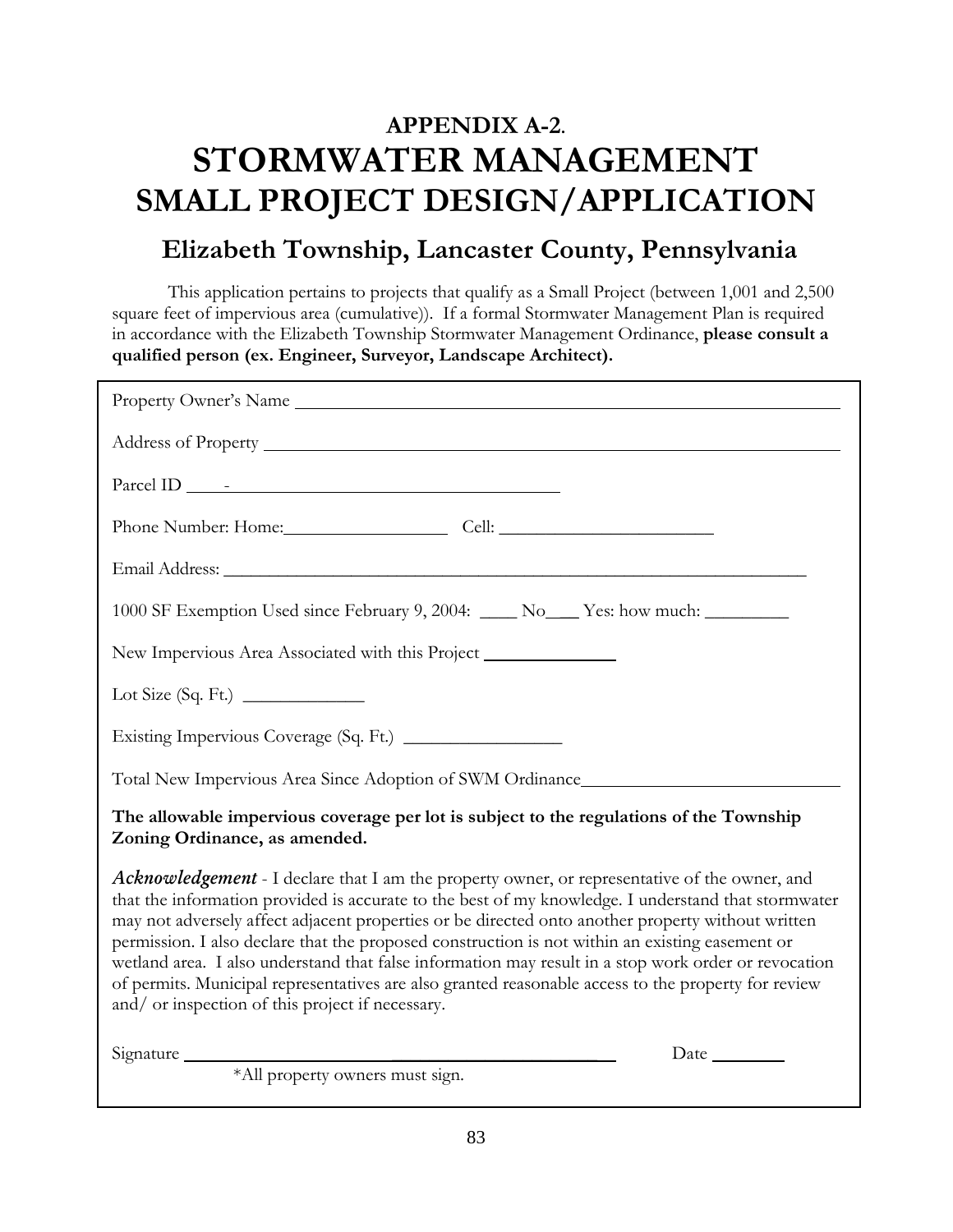**Small Project Plan** – Regulated activities on existing lots of record that, measured on a cumulative basis from May 7, 2014 (effective date) create additional impervious areas of 1,001 sq. ft. to 2,500 sq. ft. or involves an Earth Disturbance Activity such as removal of ground cover, grading, filling or excavation of an area less than 5,000 sq. ft. and do not involve the alteration of SWM Facilities or watercourses.

- Small projects are not required to provide for Rate Control.
- Small projects are required to address at least the first one (1) inch of runoff from new impervious surfaces or an equivalent volume shall be permanently removed from the runoff flow – i.e. it shall not be released into the surface Waters of this Commonwealth. Removal options include reuse, evaporation, transpiration and infiltration.

**Disconnected Impervious Area (DIA)** – An impervious or impermeable surface that is disconnected from any stormwater drainage or conveyance system and is redirected or directed to a pervious area, which allows for infiltration, filtration, and increased time of concentration.

**Step 1:** Determine the amount of new impervious surface area created by the proposed project. This includes any new impervious surface area that prevents or decreases infiltration of stormwater into the ground. New stone and gravel areas are considered impervious. Impervious surface areas existing before May 7, 2014 are not included in this calculation. Use additional sheets if necessary.

| Length (ft)                                            | $\overline{\mathbf{X}}$ | Width (ft) | Ξ        | <b>Impervious Area</b><br>$(f t^2)$                                                                                                |  |  |  |  |
|--------------------------------------------------------|-------------------------|------------|----------|------------------------------------------------------------------------------------------------------------------------------------|--|--|--|--|
|                                                        | X                       |            | $\equiv$ |                                                                                                                                    |  |  |  |  |
|                                                        | X                       |            |          |                                                                                                                                    |  |  |  |  |
|                                                        | X                       |            |          |                                                                                                                                    |  |  |  |  |
|                                                        | $\mathbf{x}$            |            | $=$      |                                                                                                                                    |  |  |  |  |
| Existing Impervious Area to be Removed (if applicable) |                         |            |          |                                                                                                                                    |  |  |  |  |
| Length (ft)                                            | $\overline{\mathbf{X}}$ | Width (ft) | ⋿        | <b>Impervious Area</b><br>$(f t^2)$                                                                                                |  |  |  |  |
|                                                        | $\mathbf{X}$            |            | $\equiv$ |                                                                                                                                    |  |  |  |  |
|                                                        |                         |            |          |                                                                                                                                    |  |  |  |  |
|                                                        |                         |            |          |                                                                                                                                    |  |  |  |  |
|                                                        |                         |            |          | <b>Total Proposed Impervious Surface Area</b><br>(Sum of all new impervious areas – all existing impervious area to<br>be removed) |  |  |  |  |

*Calculate new impervious area by completing this table.*

• If the total new impervious surface area is between 0 and 1,500 SF and the Applicant has previously used any available exemptions or is deferring any available exemption use to a future project or the area is between 1,001 and 2,500 ft² and the Applicant has not previously used any available exemption as part of this permit application, the project is eligible to qualify as a Small Project. Continue to Step 2.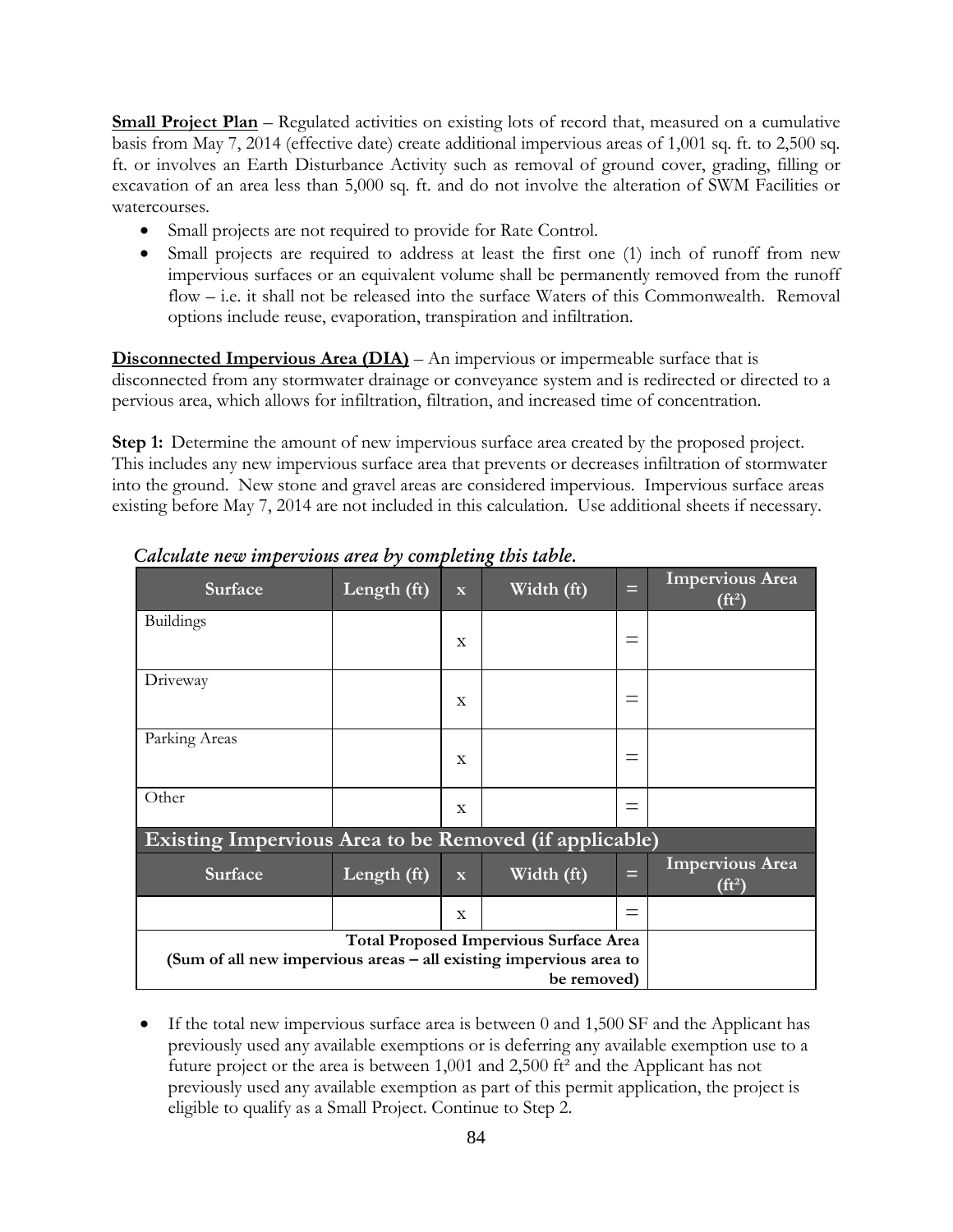• If total new impervious surface area is **greater than 2,501 ft²,** then a Stormwater Management Plan shall be submitted in accordance with the Elizabeth Township Stormwater Management Ordinance, Chapter 150, Stormwater Management.

**Step 2:** Determine Disconnected Impervious Area (DIA). All or parts of new impervious surfaces may qualify as Disconnected Impervious Area if runoff is directed to a pervious area that allows for infiltration, filtration, and increased time of concentration. The volume of stormwater that needs to be managed could be reduced through use of DIAs.

#### **Rooftop Disconnection Criteria**

- Overland flow path from the discharge area or impervious area has a positive slope of 5% or less.
- Runoff is not directed towards dwellings or other occupied structures.
- Soils are not classified as hydrologic soil group "D"
- The receiving pervious area shall not include another person's property unless written permission has been obtained and a copy is provided to Township from the affected property owner.

| <b>Partial Rooftop</b><br>Disconnection |                   |  |  |  |  |  |
|-----------------------------------------|-------------------|--|--|--|--|--|
| Length of                               | <b>DIA</b> Credit |  |  |  |  |  |
| Pervious                                | Factor            |  |  |  |  |  |
| Flow Path                               |                   |  |  |  |  |  |
| (f <sub>t</sub> )                       |                   |  |  |  |  |  |
| 75 or more                              | $\left( \right)$  |  |  |  |  |  |
| $60 - 74$                               | 0.2               |  |  |  |  |  |
| $45 - 59$                               | 0.4               |  |  |  |  |  |
| $30 - 44$                               | 0.6               |  |  |  |  |  |
| $15 - 29$                               | 0.8               |  |  |  |  |  |
| $0 - 14$                                | 1.0               |  |  |  |  |  |
| Pervious flow path must be at           |                   |  |  |  |  |  |
| least 15 feet from any                  |                   |  |  |  |  |  |
| impervious surface                      |                   |  |  |  |  |  |

#### **Paved Disconnection**

**Criteria:** Other impervious surfaces (driveways, walkways, porches, decks with porous ground surface, etc. to be confirmed by Township Engineer or Zoning officer) and gravel can be considered disconnected if it meets the criteria above, and:

- Runoff does not flow over impervious area for more than 75 feet.
- The length of overland flow is greater than or equal to the contributing flow path.
- The slope of the contributing impervious areas is 5% or less.



#### **Disconnected Impervious Area - Rooftop Disconnection** NOT TO SCALE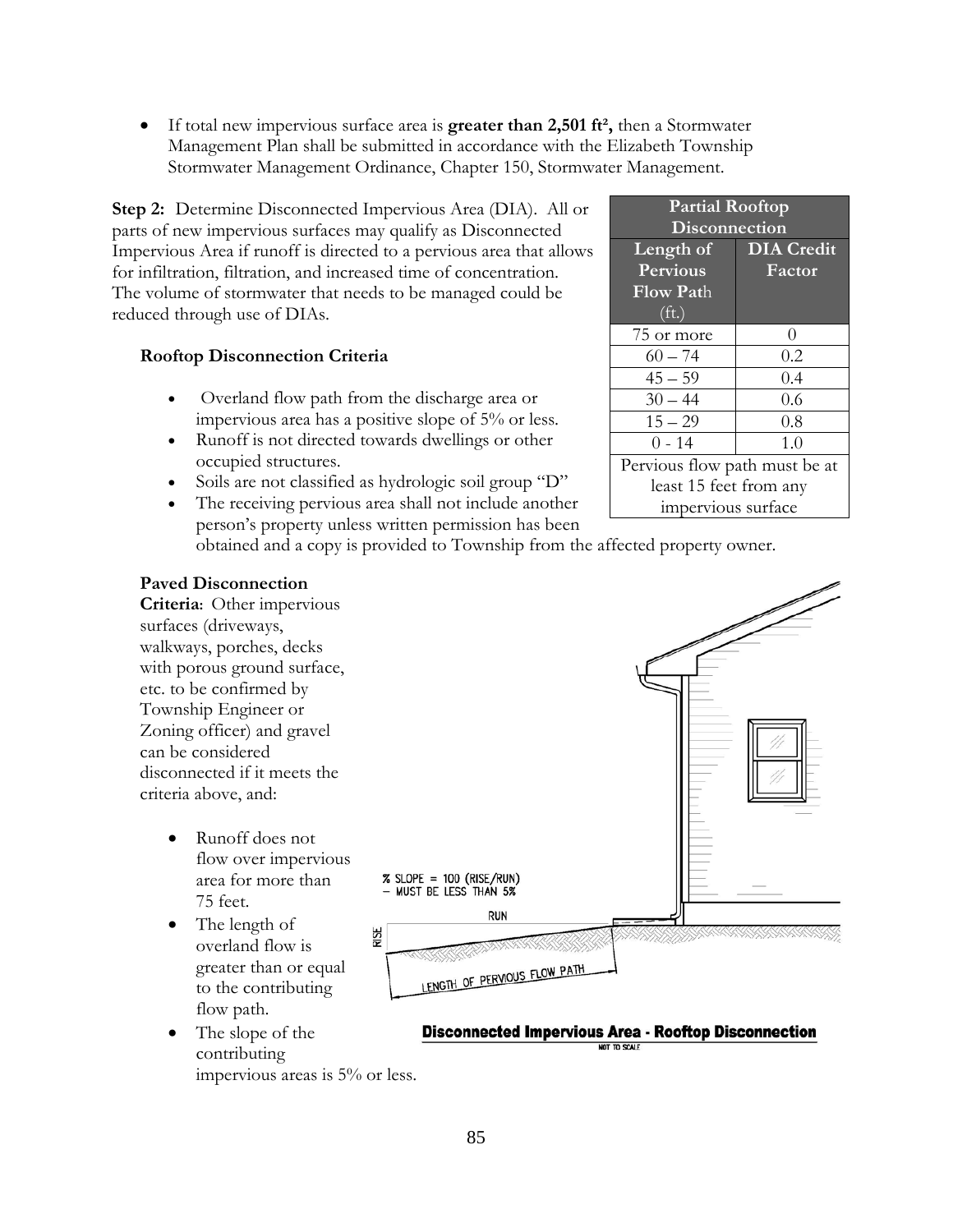- If discharge is concentrated at one or more discrete points, no more than  $1,000$  ft<sup>2</sup> may discharge to any one point. Non-concentrated discharges along the entire edge of paved surface must include provisions for the establishment of vegetation along the paved edge and temporary stabilization of the area until the vegetation is established.
- If these criteria can be met, the DIA credit  $= 0$ .

*Using the calculations from Step 1, complete the table below. This will determine the impervious area that may be excluded from the area that needs to be managed through stormwater BMPs. If the total impervious area to be managed = 0, the area can be considered entirely disconnected.*

| Surface                                              | Proposed<br><b>Impervious Area</b> | $\mathbf{x}$ | <b>DIA</b> Credit | Е        | <b>Impervious Area</b><br>(ft <sup>2</sup> ) to be Managed |
|------------------------------------------------------|------------------------------------|--------------|-------------------|----------|------------------------------------------------------------|
| Buildings (area to each                              |                                    |              |                   |          |                                                            |
| downspout)                                           |                                    | $\mathbf x$  |                   | $=$      |                                                            |
| Driveway                                             |                                    |              |                   |          |                                                            |
|                                                      |                                    | $\mathbf x$  |                   | $\equiv$ |                                                            |
| Parking Areas                                        |                                    |              |                   |          |                                                            |
|                                                      |                                    | $\mathbf x$  |                   | $=$      |                                                            |
| Patios/ walkways                                     |                                    |              |                   |          |                                                            |
|                                                      |                                    | $\mathbf x$  |                   | $=$      |                                                            |
| Other                                                |                                    | $\mathbf x$  |                   | $=$      |                                                            |
| Total Proposed Impervious Surface Area to be managed |                                    |              |                   |          |                                                            |
|                                                      |                                    |              |                   |          |                                                            |

- If the total new impervious surface area can be entirely disconnected, sign Acknowledgement and file worksheets with the Township.
- If the total new impervious surface area cannot be entirely disconnected, continue to Step 3.

**Step 3:** Calculate the volume of stormwater runoff created by new impervious surfaces. Use the following chart to determine this volume.

| Impervious Area (ft <sup>2</sup> ) to be<br>Managed (Sum of Step 2) | $\overline{\mathbf{X}}$ | $1.0 \text{ in} / 12 \text{ in} = 0.083$ | Е | Amount of<br>Stormwater to be<br>Managed $(ft^3)$ |
|---------------------------------------------------------------------|-------------------------|------------------------------------------|---|---------------------------------------------------|
|                                                                     |                         | 0.083                                    |   |                                                   |

**Step 4:** Determine the techniques to be used to manage the stormwater volume calculated in Step 3. Use the following information to determine the BMPs to be used to manage the proposed stormwater volume.

Where permitted by Elizabeth Township, planting of new trees may be used to manage a portion of the proposed stormwater volume. First, calculate the cubic feet of stormwater that can be managed by planting new trees. If the criteria below can be met, planting of new trees can be used to manage a portion of the proposed stormwater volume: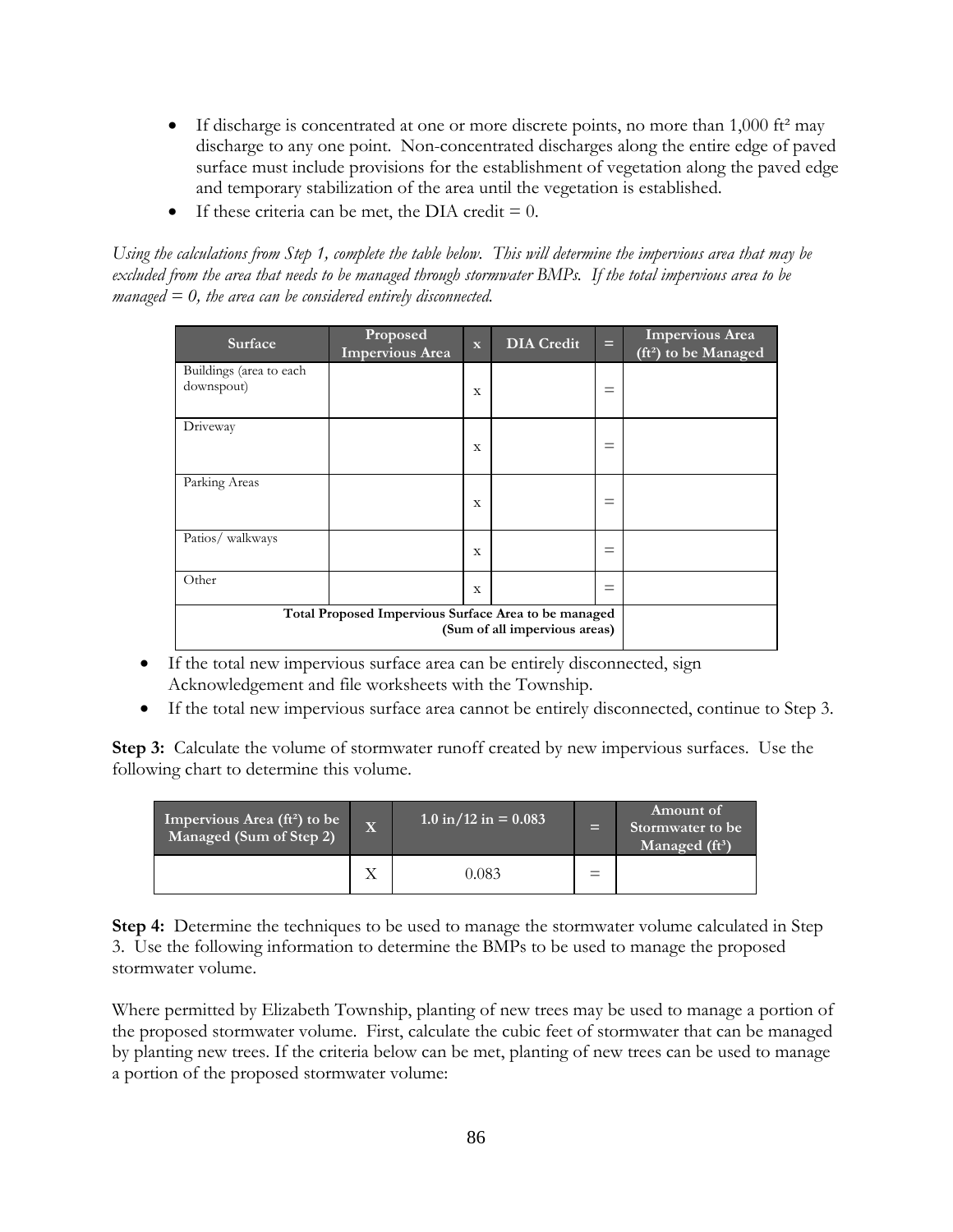#### **Deciduous Trees = 6 ft<sup>3</sup> per tree Evergreen Trees = 10 ft<sup>3</sup> per tree**

#### **Criteria:**

- Trees must be PA native species (See PA Stormwater BMP Manual for a list)
- Trees shall be a minimum 1" caliper tree (min)
- Trees shall be adequately protected during construction
- **No more than 25% of the required capture volume can be mitigated through the use of trees**
- Dead trees shall be replaced by the property owner within 12 months
- Please consider the specifications for each tree species when determining location and spacing

| <b>Amount of Stormwater to</b><br>be Managed (ft <sup>3</sup> ) (Sum of<br>Step 3) |                          | Tree Planting Credit (ft <sup>3</sup> ) | $=$ | Amount of<br>Stormwater to be<br>Managed (ft <sup>3</sup> ) |
|------------------------------------------------------------------------------------|--------------------------|-----------------------------------------|-----|-------------------------------------------------------------|
|                                                                                    | $\overline{\phantom{0}}$ |                                         | $=$ |                                                             |

Second, subtract the stormwater volume that can be managed by tree planting from the overall stormwater volume calculated in Step 3. The remaining cubic feet of stormwater must be managed through the installation of properly sized Stormwater BMPs. Select BMPs and size according to the volume of stormwater that needs to be managed.

| Alternatively, stormwater BMPs may be sized using the following Simple BMP Sizing table. |  |  |
|------------------------------------------------------------------------------------------|--|--|
|                                                                                          |  |  |

|                     |                                            |                             | Simple BMP Sizing - Amount New Impervious Area to be Managed $(fi)$ |                             |                    |                              |                              |                        |                              |                     |                              |                              |                              |
|---------------------|--------------------------------------------|-----------------------------|---------------------------------------------------------------------|-----------------------------|--------------------|------------------------------|------------------------------|------------------------|------------------------------|---------------------|------------------------------|------------------------------|------------------------------|
| <b>BMP</b> Type     |                                            | 250                         | 500                                                                 | 750                         | 1000               | 1500                         | 2000                         | 2500                   | 3000                         | 3500                | 4000                         | 4500                         | 5000                         |
| <b>Bioretention</b> | Ex. Rain<br>garden, Veg-<br>etated swale   | 21<br>ft <sup>3</sup><br>or | 42<br>ft <sup>3</sup><br>or                                         | 62<br>ft <sup>3</sup><br>or | 83<br>$ft^3$<br>or | 125<br>ft <sup>3</sup><br>or | 166<br>ft <sup>3</sup><br>or | 208<br>$ft^3$<br>or    | 249<br>ft <sup>3</sup><br>or | 291<br>$ft^3$<br>or | 332<br>ft <sup>3</sup><br>or | 374<br>ft <sup>3</sup><br>or | 415<br>ft <sup>3</sup><br>or |
| Infiltration        | Ex. Dry<br>well,<br>Infiltration<br>trench | 53<br>ft <sup>3</sup>       | 105<br>ft <sup>3</sup>                                              | 155<br>$ft^3$               | 208<br>$ft^3$      | 313<br>ft <sup>3</sup>       | 415<br>ft <sup>3</sup>       | 520<br>ft <sup>3</sup> | 623<br>$ft^3$                | 728<br>$ft^3$       | 830<br>$ft^3$                | 935<br>ft <sup>3</sup>       | 1,038<br>ft <sup>3</sup>     |

(Source: Lycoming County Planning Department)

The Simple BMP Sizing table is used as follows. After subtracting the stormwater volume that can be managed through the planting of new trees (if desired), match the remaining stormwater volume to the "Amount of New Impervious Area to be Managed" in white boxes in the table (rounding up to the next value if the number is between two values). Then look in the light grey box to determine the required size of the type of Stormwater BMP (bioretention or infiltration) being considered. For example, 1,000 square foot of new impervious surface area could be accommodated by an 83 cubic foot bioretention system.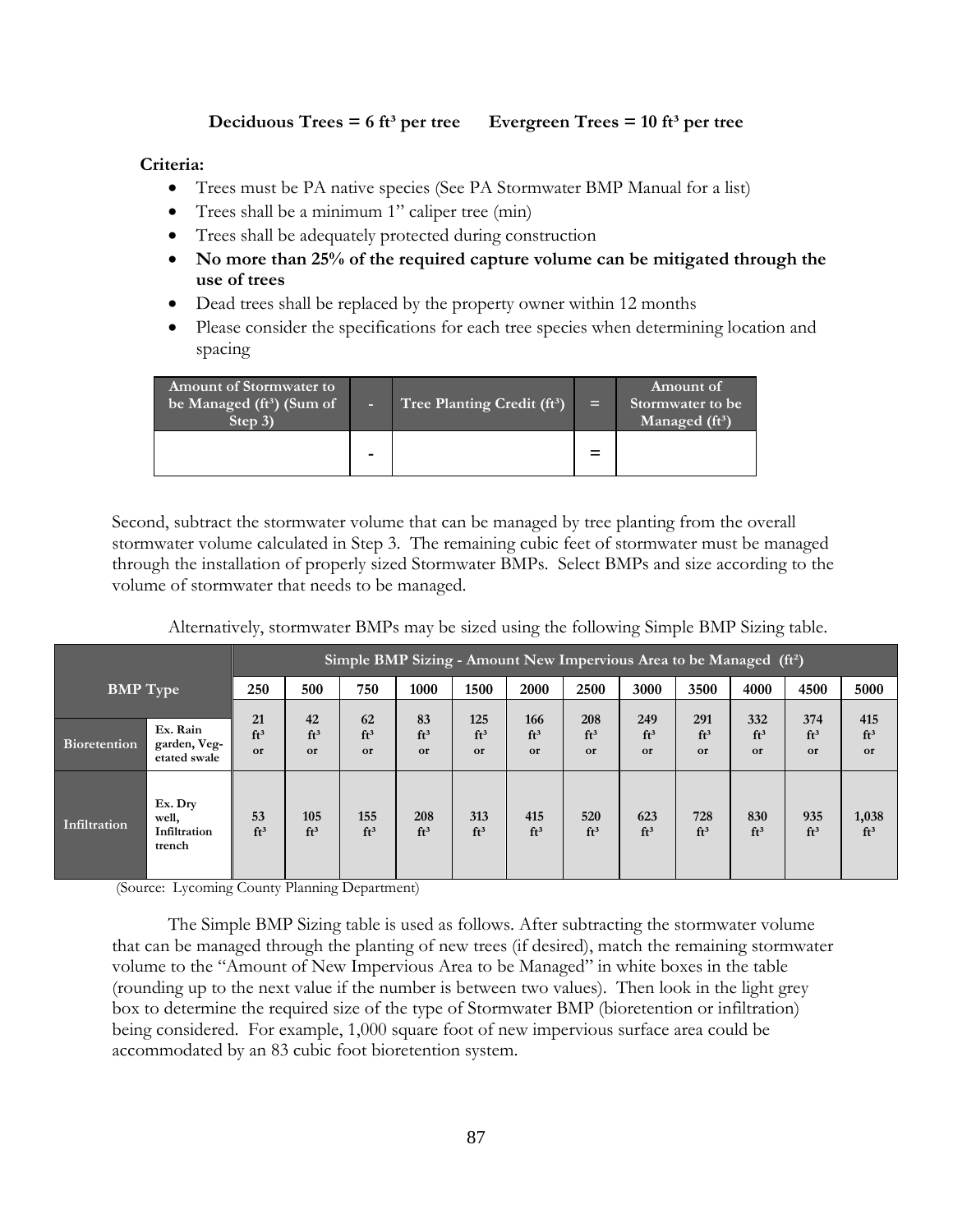#### **Infiltration Trench/Bed Criteria**

- Stone bed shall not be located within 10 feet of any On-lot Sewage Disposal Systems.
- Stone used in the infiltration trenches shall be "clean" stone, i.e. #67, #57, #5 or clean 2B stone for the smaller facilities, and #1 or #3 ballast or R-3 for larger deeper facilities. Copies of the receipt(s) shall be provided to the Township for their records. NO MODIFIED STONE MIXES SHALL BE UTILITZED FOR INFILTRATION.
- The standard void ratio for stone is  $0.40\%$  (40% storage for each CF) if calculating by hand or follow the BMP sizing table above.
- It is recommended that the property owner verify that the ground will infiltrate water, this can be accomplished by excavating the trench or pit and placing a large amount of water into the pit to see how long it take to infiltrate.

Once the sizing of necessary stormwater BMPs has been determined, prepare the required information and submit to the Township for review and approval. Bring the worksheets, BMP information (size, location, etc.), Owner Acknowledgement, and BMP Facilities and Maintenance Agreement (if applicable) to the Township.

If an area greater than 5,000 square feet of earth is disturbed, the project qualifies as a minor stormwater management plan and shall be prepared as outlined in the Township's Code of Ordinances.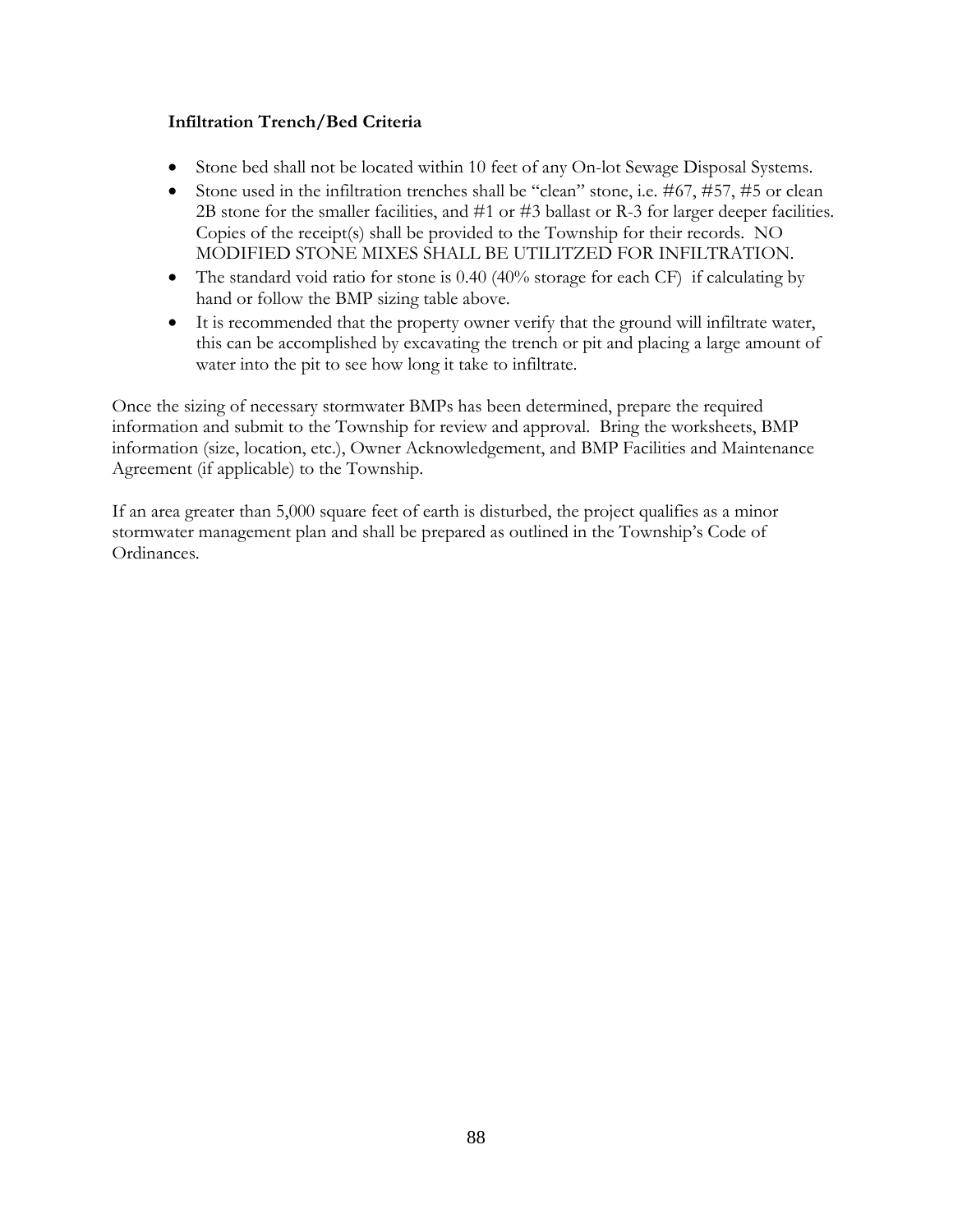### **OWNER ACKNOWLEDGMENT**

- Development activities shall begin only after Elizabeth Township approves the Small Project.
- The installed Stormwater BMPs will not adversely affect any property, septic systems, or drinking water wells on this or any other property.
- The landowner shall keep on file with the Township the name, address and telephone number of the person or company responsible for maintenance activities; in the event of a change, new information shall be submitted to the Township within 10 days of the change.
- If, after approval of the Small Project by the Township, the applicant wishes to pursue alternative stormwater management measures in support of the project, the applicant will submit revised Small Project information and worksheets to Elizabeth Township for approval. If a site requires a more complex system or if problems arise, the applicant may need the assistance of a licensed professional engineer, landscape architect or surveyor.
- The applicant acknowledges that the proposed Disconnected Impervious Area and/or Stormwater BMPs will be a permanent fixture of the property that cannot be altered or removed without approval by Elizabeth Township.
- All small projects upon approval of the design application and prior to the Township's issuance of the Stormwater Management Permit, the applicant shall provide the required Small Project Financial Guarantee amount to the Township. The financial guarantee will be released to the applicant upon satisfactory completion of the proposed improvements.

I (we) \_\_\_\_\_\_\_\_\_\_\_\_\_\_\_\_\_\_\_\_\_\_\_\_\_\_\_\_\_\_\_\_\_\_\_\_\_\_\_\_\_\_\_, hereby acknowledge the above statements and agree to assume full responsibility for the implementation, construction, operation, and maintenance of the proposed stormwater management facilities. Furthermore, I (we) also acknowledge that the steps, assumptions, and guidelines provided in this submission, including but not limited to Elizabeth Township Stormwater Worksheet, and the Stormwater Management / BMP Facilities and Maintenance Agreement (if applicable) will be adhered to.

Applicant Acknowledgement of Submission

Signature: Date:

(All Property Owners Must Sign)

Elizabeth Township Acknowledgement of Receipt

Signature: Date: Date: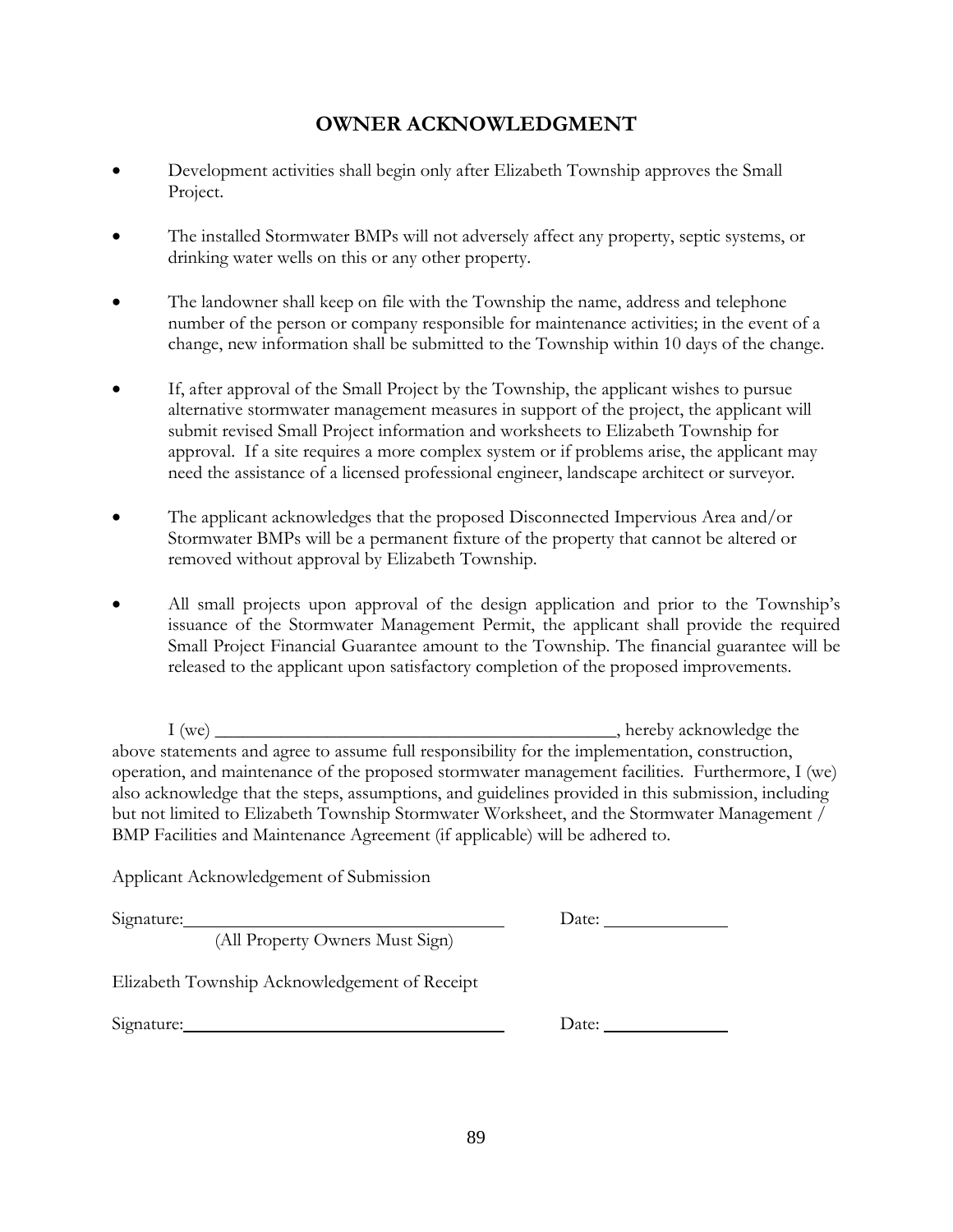#### **SMALL PROJECT STORMWATER MANAGEMENT AGREEMENT AND DECLARATION OF EASEMENT**

#### **THIS AGREEMENT AND DECLARATION OF EASEMENT** made this \_\_\_\_\_ day

| Оĺ |  | by and between |
|----|--|----------------|
|    |  |                |

 with a mailing address of (hereinafter, whether singular or plural, referred to as the "Grantor"), and **ELIZABETH TOWNSHIP**, Lancaster County, Pennsylvania, a municipal corporation duly organized under the

laws of the Commonwealth of Pennsylvania, with its municipal office located at 423 South View Drive, Lititz, Pennsylvania (hereinafter referred to as the "Township").

#### **BACKGROUND**

| Grantor is the owner of premises located at                                                       |  |  |
|---------------------------------------------------------------------------------------------------|--|--|
| in the Township of Elizabeth, Lancaster County, Pennsylvania, as more specifically described in a |  |  |
| deed recorded in Deed or Record Book _________, Volume ______, Page _______, or at Document       |  |  |
|                                                                                                   |  |  |
| Pennsylvania (hereinafter referred to as the "Premises"). Grantor is proceeding to build on and   |  |  |
| develop the Premises in such manner as requires the submission of a Small Project Stormwater Site |  |  |
| Plan pursuant to the Elizabeth Township Stormwater Management Ordinance (hereinafter "SWM         |  |  |
| Ordinance").                                                                                      |  |  |

Grantor's Small Project Stormwater Site Plan, which is expressly made a part hereof, as approved or to be approved by the Township, provides for detention of stormwater within the confines of the Premises through the use of Stormwater Best Management Practices ("Stormwater BMPs").

In the interest of protecting the health, safety, and welfare of the residents of the Township, the Township requires that on-site Stormwater BMPs as shown on the Small Project Stormwater Site Plan be constructed and adequately maintained by Grantor, his heirs, personal representatives, successors and assigns. Any additional requirements imposed by the Township are considered part of the Small Project Stormwater Site Plan.

The purpose of this Agreement and Declaration of Easement is to describe the ownership and maintenance responsibilities for the on-site Stormwater BMPs, which will be located on the Premises and to impose the ownership and maintenance responsibilities upon Grantor, his heirs, personal representatives and assigns and upon successor owners of the Premises, and set forth the rights of the Township.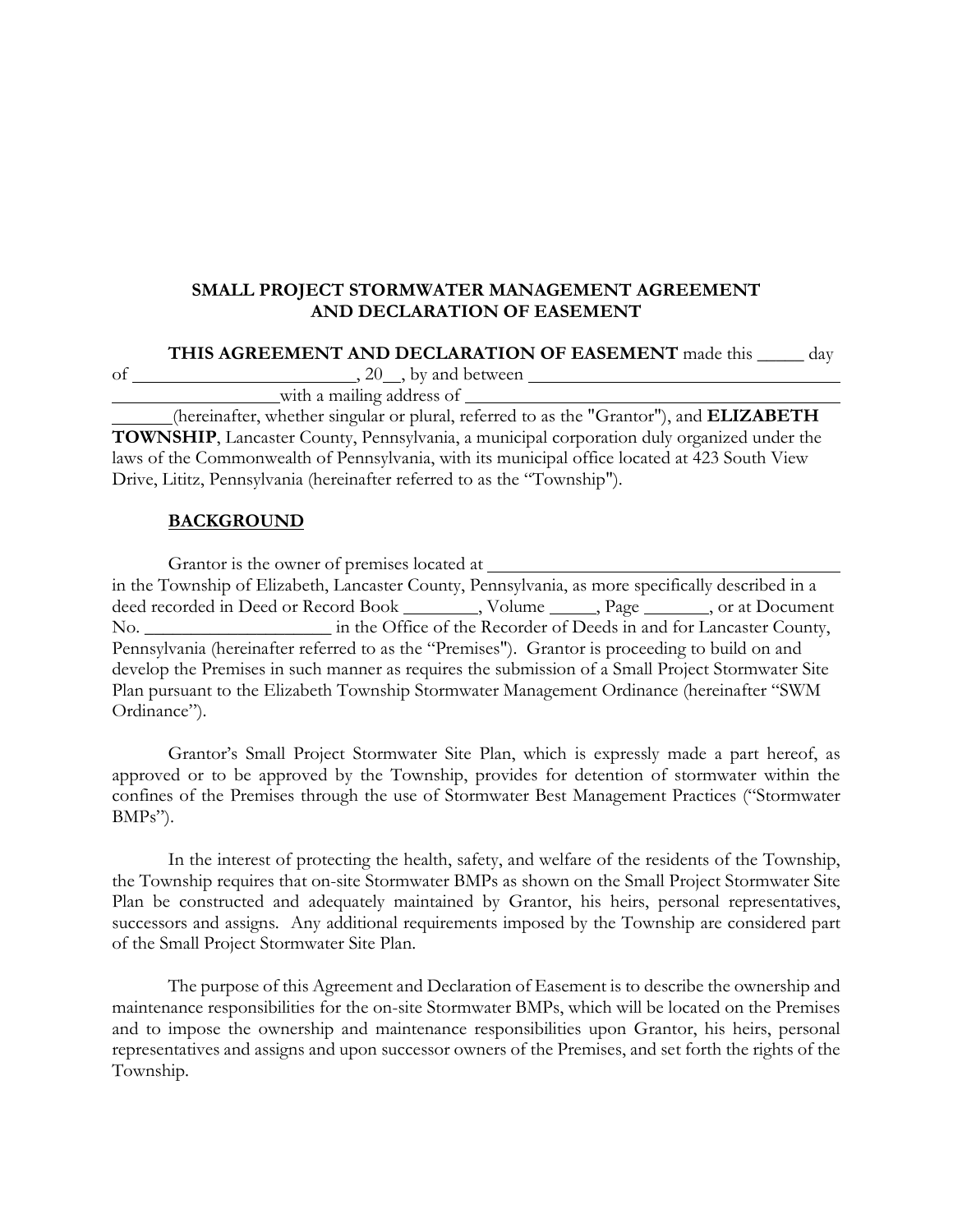**NOW, THEREFORE**, intending to be legally bound hereby and in consideration of receiving approval of its Small Project Stormwater Site Plan from the Board of Supervisors, and in consideration of receiving permits from the Township to develop the Premises, Grantor, for Grantor and the heirs, personal representatives, successors and assigns of Grantor, covenant and declare as follows:

1. In accordance with the specifications identified within the Small Project Stormwater Site Plan, Grantor shall construct the on-site Stormwater BMPs, which will be owned by Grantor, his heirs, personal representatives, successors and assigns.

2. Grantor, his heirs, personal representatives, successors and assigns, shall adequately maintain the Stormwater BMPs, including all pipes and channels built to convey stormwater, as well as all structures, improvements, and vegetation provided to control the quantity and quality of the stormwater. Adequate maintenance is herein defined as good working condition so that these facilities are performing their design functions.

3. Grantor, his heirs, personal representatives, successors and assigns, shall inspect the Stormwater BMPs after all rainfall events exceeding four (4) inches of precipitation in a 24-hour period.

4. Grantor agrees that this Agreement creates upon the Premises, for the benefit of all present and future owners of the Premises or part of the Premises, the Township, and all other property owners affected by the stormwater facilities, the perpetual right, privilege and easement for the draining of stormwater in and through the Stormwater BMPs, and other stormwater facilities depicted on the Small Project Stormwater Site Plan submitted to the Township by Grantor.

5. Grantor, his heirs, personal representatives, successors and assigns, hereby grants permission to the Township, by its authorized agents and employees, to enter upon the Premises without prior notification at reasonable times and upon presentation of proper identification to inspect the Stormwater BMPs whenever the Township deems necessary.

6. In the event the Grantor, or his heirs, personal representatives, successors and assigns, fails to maintain the Stormwater BMPs as shown on the Small Project Stormwater Site Plan and in good working condition, the Township may enter upon the Premises and take whatever action it deems necessary to maintain said Stormwater BMPs and to charge the costs of such repairs to the Grantor, his heirs, personal representatives, successors and assigns. This provision shall not be construed to allow the Township to erect any structure of permanent nature on the Premises unless such structure(s) were part of the approved Small Project Stormwater Site Plan. It is expressly understood and agreed that the Township is under no obligation to routinely maintain or repair said facilities, and in no event shall this Agreement be construed to impose any such obligation on the Township.

7. In the event that the Township, pursuant to this Agreement, performs work of any nature, or expends any funds in performance of said work for labor, use of equipment, supplies, materials, and the like, the Grantor shall reimburse the Township within thirty (30) days of receipt of invoice for all expenses incurred. The Township has the right to file a municipal lien for unpaid costs and expenses that have not been reimbursed thirty (30) days after receipt of invoice. Any municipal lien filed pursuant to this Agreement shall be in the amount of all costs incurred by the Township, plus a penalty of ten percent (10%) of such costs, plus the Township's reasonable attorneys' fees.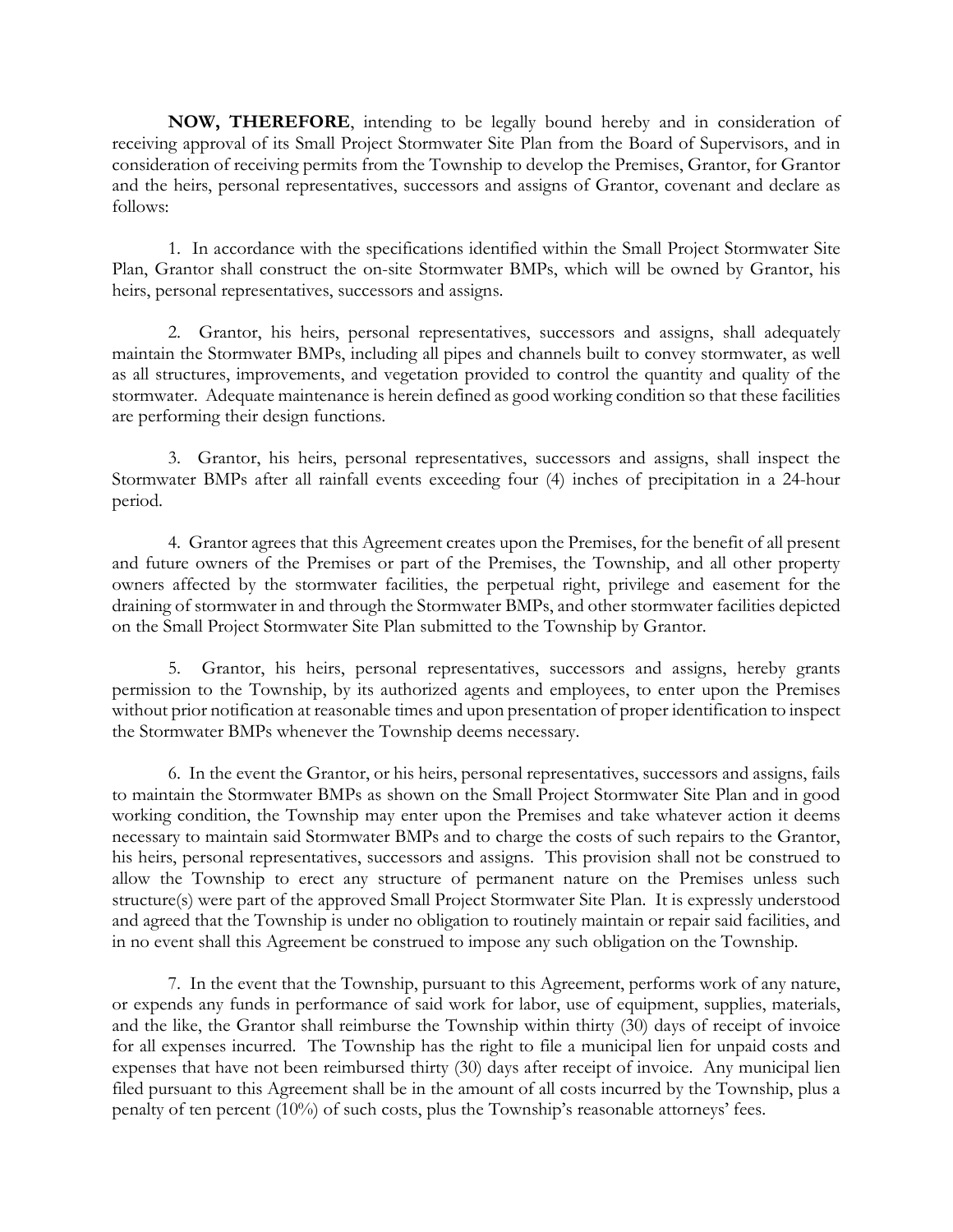8. The intent and purpose of this Agreement is to ensure the proper maintenance of the Stormwater BMPs by the Grantor. This Agreement shall not be deemed to create any additional liability upon any party for damage(s) alleged to result from or be caused by nonpoint source pollution runoff. Furthermore, this Agreement imposes no liability of any kind whatsoever on the Township, or its elected and appointed officials, agents and employees.

9. Grantor agrees to indemnify the Township and all of its elected and appointed officials, agents and employees (hereafter collectively referred to as the "Indemnitees") against and hold Indemnitees harmless from any and all liability, loss or damage, including attorneys' fees and costs of investigation and defense, as a result of claims, demands, costs or judgments against Indemnitees which arise as a result of the design, installation, construction or maintenance of the Stormwater BMPs or any omissions relating thereto. In the event that a claim arising from Grantor's actions or omissions relating to the installation, construction or maintenance of Stormwater BMPs on the Premises is asserted against Indemnitees, the Township shall promptly notify Grantor, and Grantor shall defend, at his own expense, any suit based on the claim. If any judgment against Indemnitees shall be entered as a result of such claim, the Grantor agrees to indemnify Indemnitees and pay all costs and expenses stemming from said judgment.

10. This Agreement is not intended to, nor shall operate to limit the Township's rights and remedies under the SWM Ordinance. The Township may, in addition to the remedies prescribed herein, proceed with any action at law or in equity to bring about compliance with the Township SWM Ordinance and this Agreement.

11. This Agreement shall be binding on Grantor, his heirs, personal representatives, administrators, executors, assigns, and any other successors in interests, in perpetuity.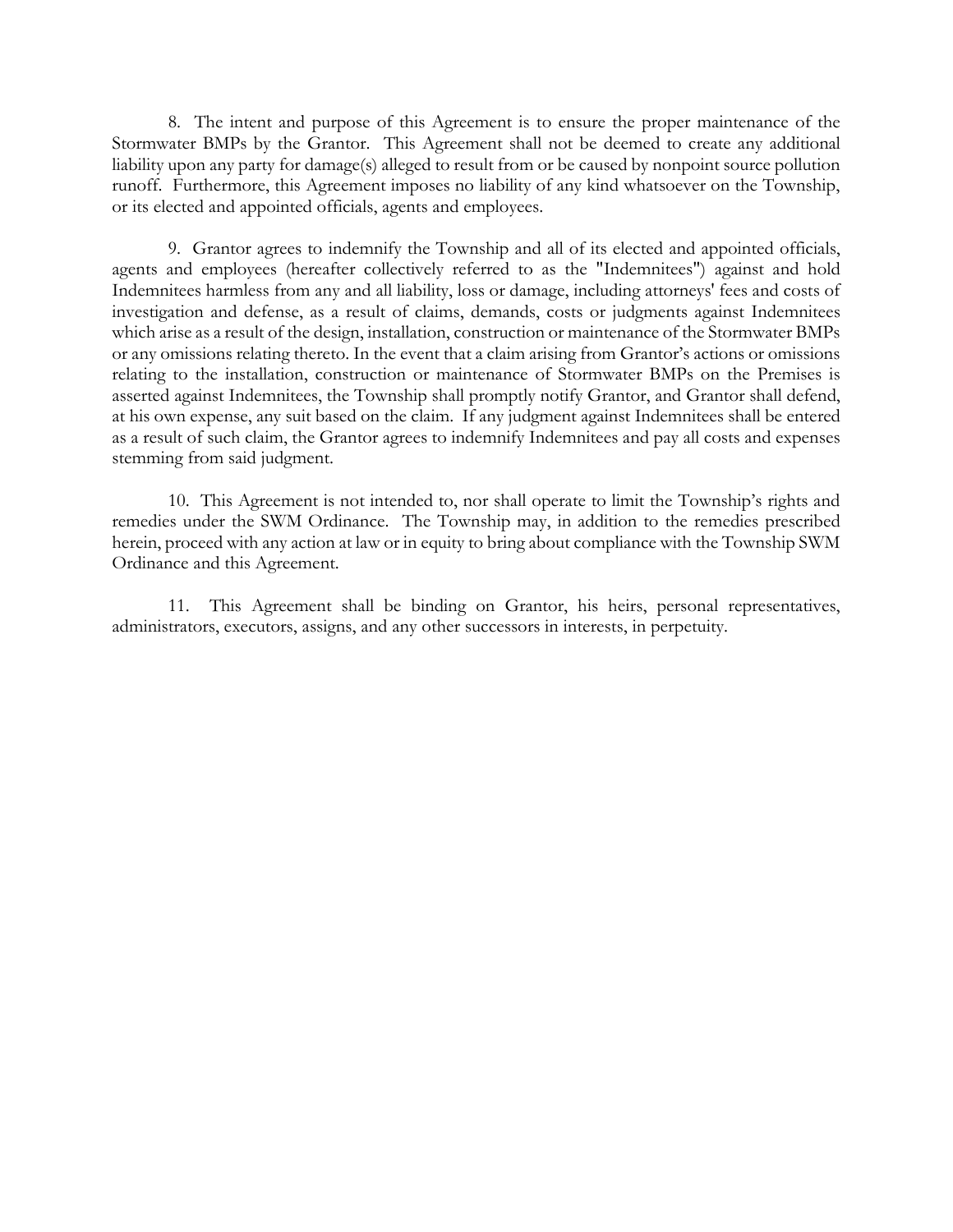**IN WITNESS WHEREOF**, the undersigned have caused this Agreement and Declaration to be executed on the day and year first above written.

|          | ELIZABETH TOWNSHIP<br>Lancaster County, Pennsylvania     |
|----------|----------------------------------------------------------|
|          | $\mathbf{B}$ y:<br>Agent for the<br>Board of Supervisors |
| Witness: | <b>GRANTOR:</b>                                          |
|          | (SEAL)                                                   |
|          | (SEAL)                                                   |
|          |                                                          |

All property owners must sign the Stormwater Management Agreement in the presence of a notary public who must complete the acknowledgment on the following page. If the property is jointly owned by husband and wife, both must sign.